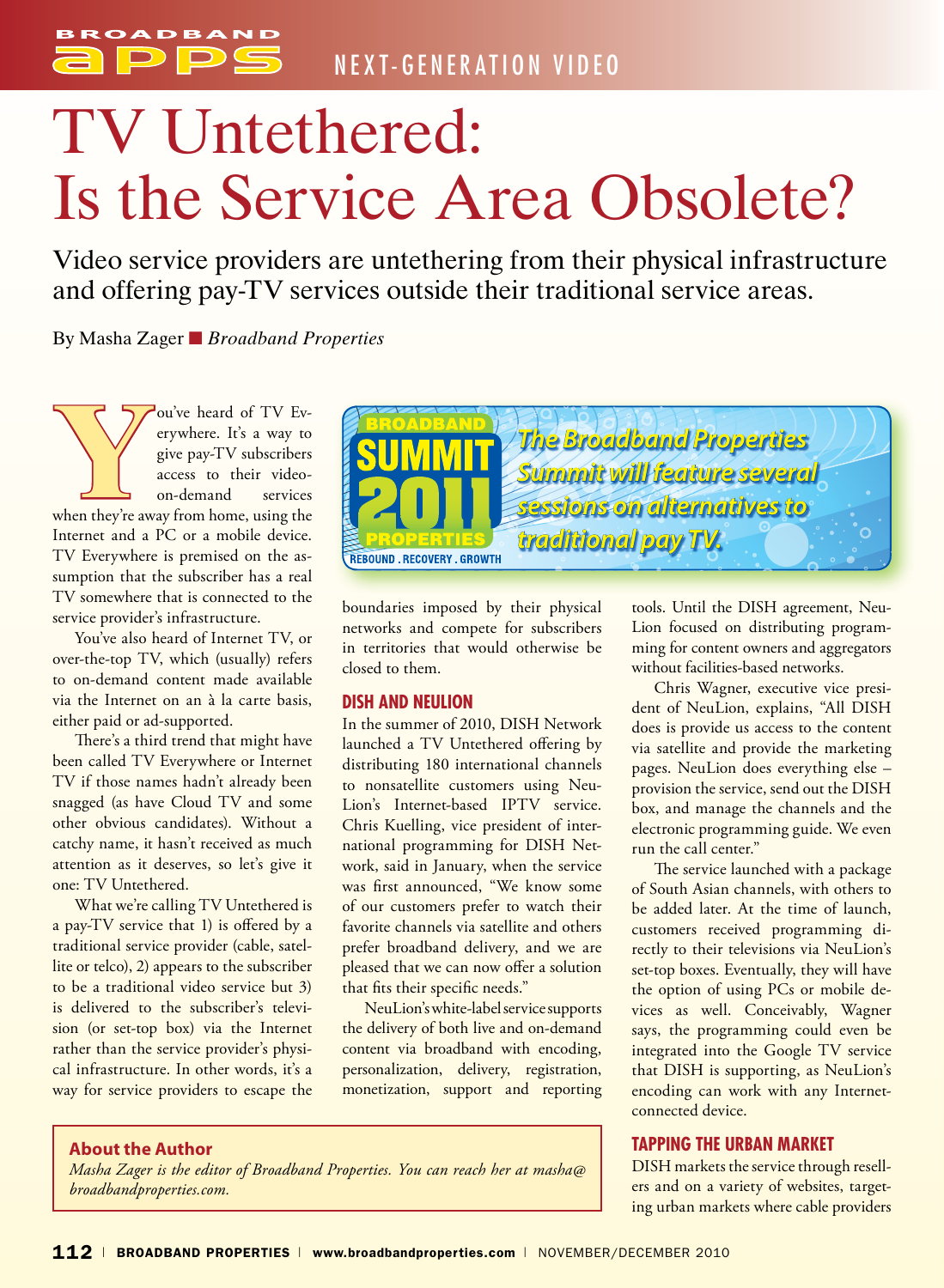### NEXT-GENERATION VIDEO

#### **Signal Capture** Encoding Settlement Personalization **Reporting** Web TV PĊ iPod Support **Content MGMT** VeuLion **Multi Platform** PDA **Set Top Box END-TO-END SERVICE** Monetization Delivery Content Registration **Geo Targeting**

NeuLion's platform provides a full range of services for delivering video.

have failed to address customer demands for specific ethnic programming. Wagner says, "If you live in a large city and you can't put up a satellite dish because of MDU or line-of-sight restrictions, now you can be offered DISH Network." Customers can sign up for the service on the DISH website, through the call center or through a local reseller.

Given that satellite penetration is only about 30 percent of the U.S. market and DISH already serves close to half of all satellite households, nonsatellite households obviously represent the company's biggest expansion opportunity. According to Wagner, "There are half a million South Asians in the five boroughs [of New York City] who can't put a satellite dish up. They're all excited about this. And if everything goes digital, this is DISH's first step to an IPTV strategy. … There could be opportunities to add other types of programming."

#### **Enter Verismo**

Another application provider promoting a TV Untethered strategy is Verismo Networks, which proclaims that its mission is to "redefine the home television entertainment experience."

Verismo launched its platform, VuNow, in 2008. The original software enabled a broadband-connected set-top box to integrate video from various online sources with personal media from the home computer and display it on the TV. Adopted by device manufacturers such as NETGEAR and Sherwood America, this product is now available in more than 92 countries.

In 2009, Verismo added linear channels to VuNow; its newest upgrade, launched in October, integrates VoIP and a broadband data router into the client-side device.

Dhaval Ajmera, executive vice president of marketing and sales at Verismo, emphasizes that the Verismo platform is "carrier-class" because it supports digital rights management and electronic programming guides and can provide the triple play and whole-house DVR. He says service providers can easily differentiate their offerings because the platform allows them to quickly add 'cool' new Internet applications. Subscribers need 1 Mbps Internet access to receive standard-definition content or 1.5 to 2 Mbps for high-definition content.

#### **Expanding the Footprint**

"We're responding to a huge market demand," says Ajmera. "MSOs want to expand their footprints, but they're challenged by not having a platform and by not having any value-add differen-



Verismo's VuNow platform includes client- and server-side functionality.

# **VuNow Service Platform - Architecture**